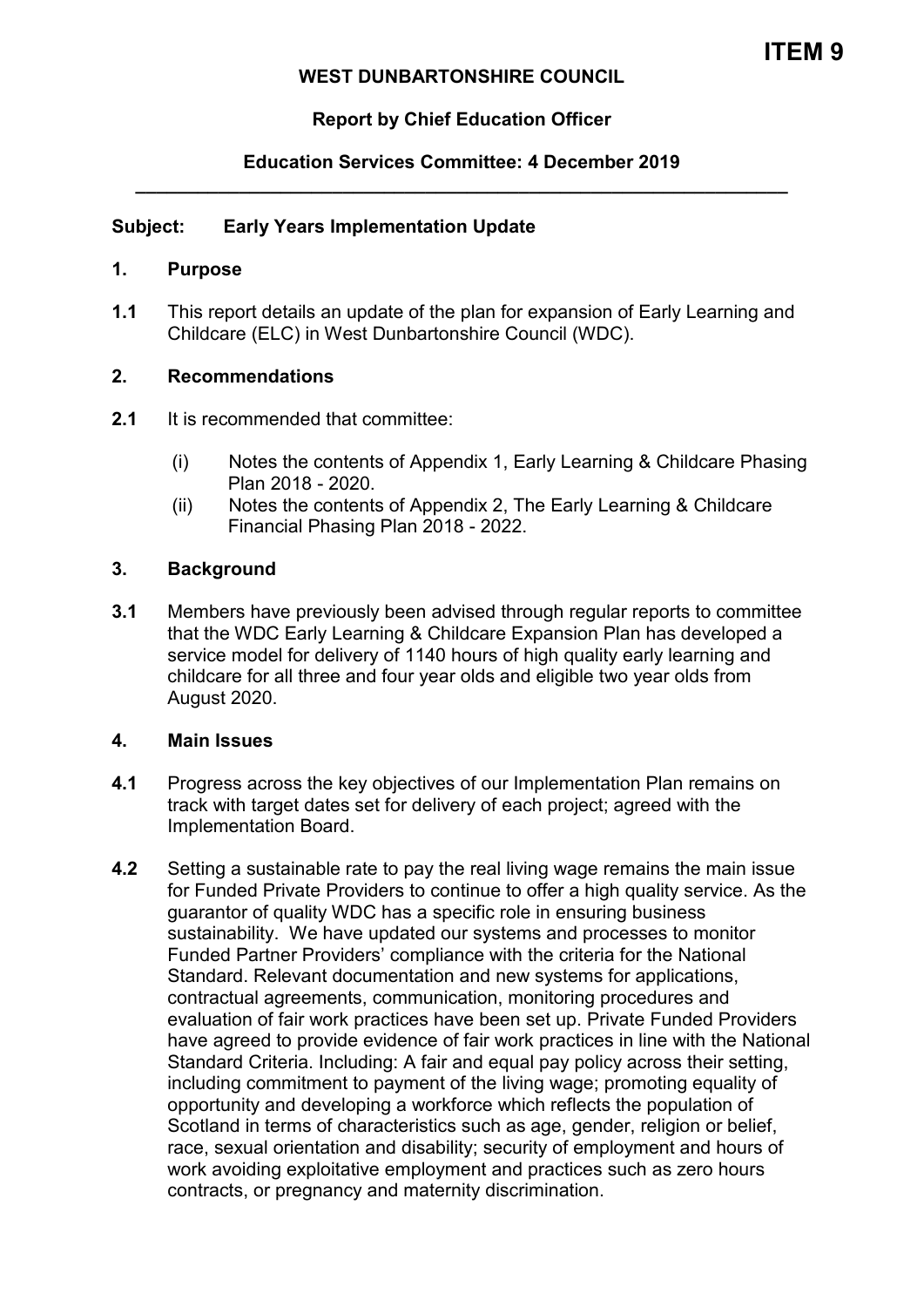- **4.3** A key focus of the Criteria for the National Standard is inspection evaluations. As previously reported the National Standard Criteria sets a minimum quality threshold for providers delivering the funded hours of 'good'. The Council may enter into an Improvement Period of 12 months with any Funded Provider; local authority or private provider who does not meet the National Standard Criteria. The Council will enter into an Improvement Period with the provider if the Council believes that the Provider has the capacity to improve its Care Inspection evaluations by the end of the 12 month service improvement period. There are funded providers including WDC settings who still have grades below good. We are providing intensive support for those settings to achieve good or better before August 2020.
- **4.4** Our Early Learning & Childcare Expansion plan (Appendix 1, Early Learning & Childcare Phasing Plan 2018-2020) will guarantee the entitlement of 1140 hours for all three and four year olds and eligible two year olds by August 2020. We have phased in 1140 hours at fifteen early learning and childcare centres and at all of our Funded Partner Providers. Our phasing model will provide places for all 3 and 4 year olds by August 2020 in our WDC settings. Currently 839 places for 3 and 4 year olds have been phased in at our Council ELCC; 49.9 % of our required capacity. By March 2020 we project that the number of children receiving 1140 hours will increase to 1101; approximately 65.5% of our required capacity. We will be at full capacity in all WDC settings by August 2020. We require approximately 460 places at our Funded Partner Providers by August 2020. We have phased in 1140 hours for 210 children at our Funded Partner Providers, approximately 46% of the capacity that we need. From April 2020 we will phase a further 165 places for eligible three and four year olds; 82% of the capacity we need. Our final phasing for 1140 hours for all three and four year olds at our Funded Partner Providers will be fully phased in by August 2020.
- **4.5** The families who are in receipt of 1140 hours including grandparents, have taken time to feedback and comment positively on the impact of the new funded hours on family life, children's progress and wellbeing.

A few comments they have made:

 'My grandson attends the new nursery at Levenvale primary school. I cannot express strongly enough what a fantastic learning experience my grandson is getting here'.

 'Play experiences help my daughter learn and progress through nursery life have been rewarding as I see a massive difference in her in all aspects, emotionally, socially and cognitively thanks to her nursery life being different everyday!'

**4.6** The final stage building projects for August 2020 and refurbishments for expansion, commenced from November 2019; planned completion is summer 2020 for some projects. A contingency plan has been developed for those projects planned for completion by the summer of 2020 and will be subject to agreement by the Care Inspectorate. This will mitigate delay and risk of not delivering the entitlement on time. This contingency plan is built on the advice of the Scottish Government, at minimal cost to the expansion budget and disruption to schools and ELC involved. The contingency models recommended for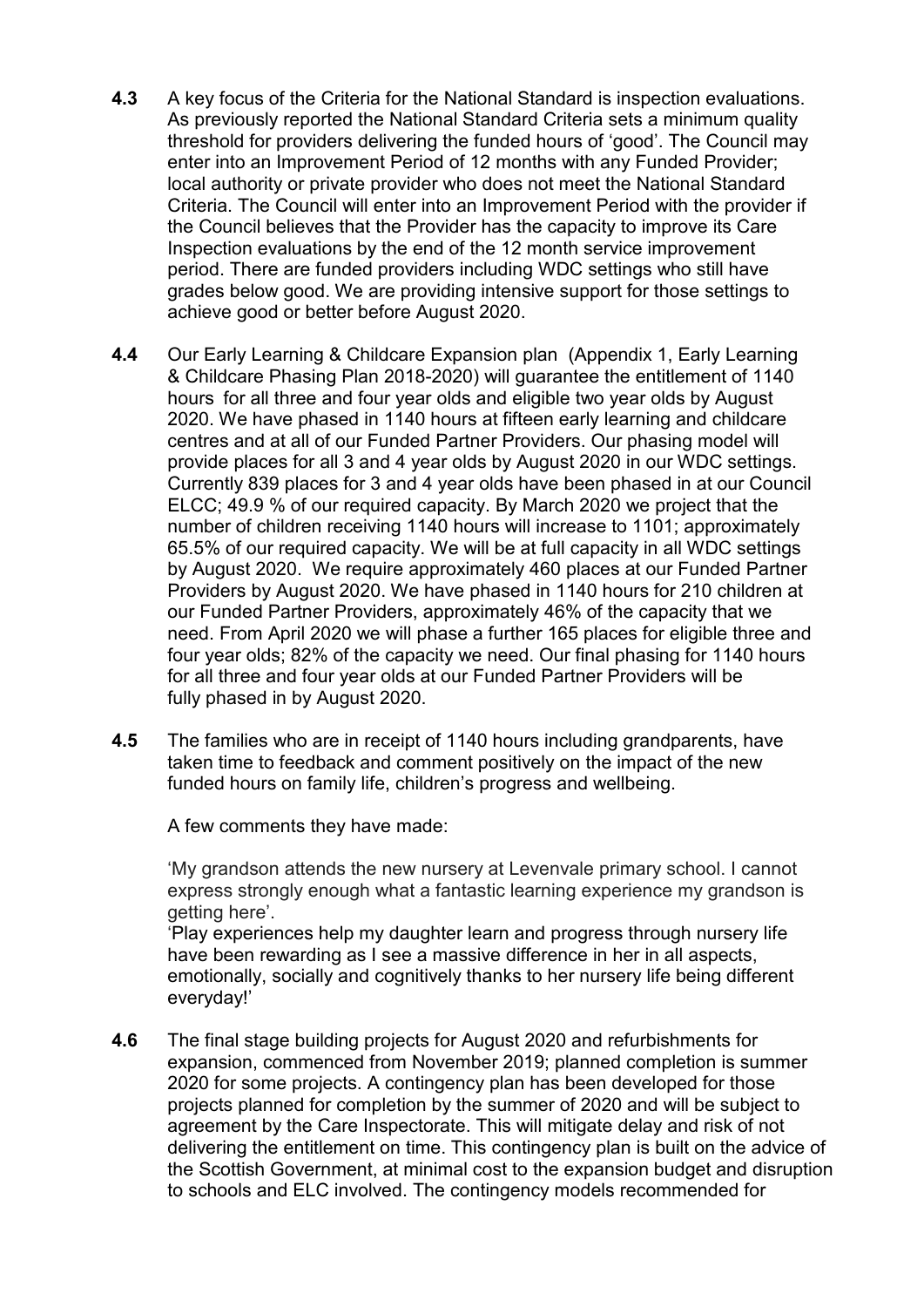Councils are to adapt service models, register alternative space, hire additional community space, register outdoor space and provide modular accommodation. See Appendix 1, Early Learning & Childcare Phasing Plan 2018 – 2020 for our contingency plan. Our contingency plan may not be necessary if projects are delivered on time. However, it will ensure that children and families are guaranteed their entitlement to 1140 hours. The number of children at risk of not having their entitlement at August 2020 is 230. See table 1

# **Table 1**

| <b>ELCC</b>              | Number of places at risk:<br>August 2020 |  |
|--------------------------|------------------------------------------|--|
| Carleith PS ELCC         | 50                                       |  |
| <b>OLOL PS ELCC</b>      | 60                                       |  |
| Dalreoch PS ELCC         | 80                                       |  |
| <b>Gavinburn PS ELCC</b> |                                          |  |

**4.7** There is a small increase in the number of parents requesting the blended model from childminders for entitled three and four year olds. Childminders and private providers are also willing to deliver early learning and childcare for eligible two year olds. As a contingency we will use the service of childminders if we cannot provide sufficient places for eligible two year olds in our ELC by August 2020.

# **5. People Implications**

**5.1** There are significant implications for people in WDC. Our recruitment programme for the settings delivering 1140 from September 2019 until 1140 hours is complete. For the final phasing of our plan; recruitment is underway to meet target opening dates. The impact of the ELC Expansion has benefited our communities and provided employment for a range of staff not only for qualified early learning and childcare workers. See table 2 for details of our recruitment to date. The figures are full time equivalent (FTE).

# **Table 2**

| <b>Workers/Designation</b>                                                 | <b>Numbers</b><br><b>Recruited</b><br>(FTE) | <b>Male</b> | <b>Female</b>  |
|----------------------------------------------------------------------------|---------------------------------------------|-------------|----------------|
| Clerical                                                                   | 2                                           | O           | $\overline{2}$ |
| <b>Modern Apprentices</b>                                                  | 6                                           |             | 5              |
| <b>Learning Assistants</b>                                                 | 3.5                                         | O           | 3.5            |
| <b>Early Years Assistants</b>                                              | 8.27                                        | O           | 8.27           |
| Early Learning and Childcare Workers                                       | 53.5                                        |             | 52.5           |
| Senior Early learning and childcare workers                                | 4                                           | n           | 4              |
| <b>Lead Officers</b>                                                       | 6                                           |             | 5              |
| <b>Principal Officers</b>                                                  | 1                                           | ŋ           |                |
| <b>Principal Teachers</b>                                                  | 2.2                                         | O           | 2.2            |
| Facilities Staff (catering assistants, cleaners,<br>facilities assistants) | 11.35                                       | ∩           | 11.35          |
| TOTAL                                                                      | 97.82                                       | 3           | 94.82          |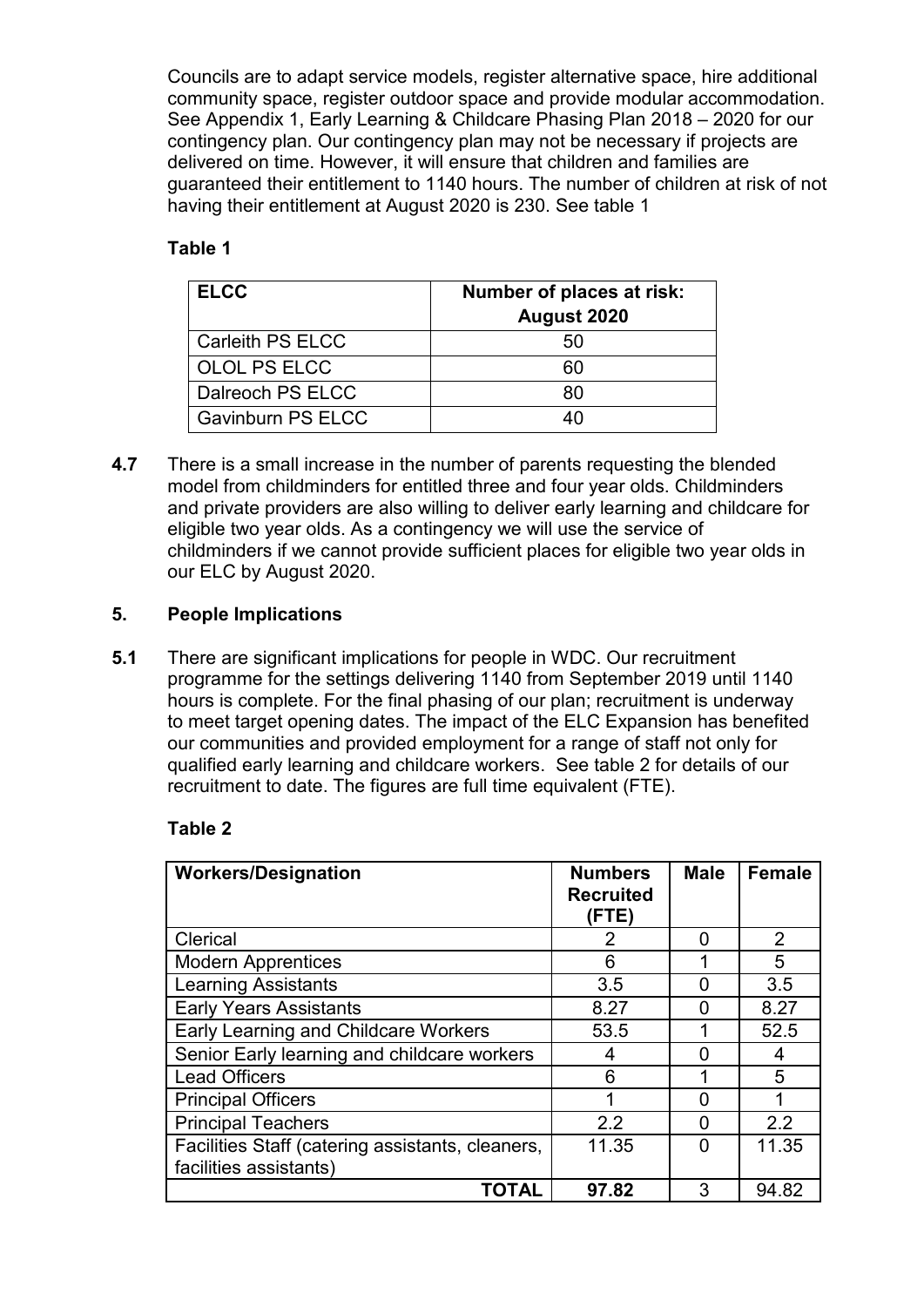# **6. Financial and Procurement Implications**

- **6.1** There is no change to the multi-year funding of the expansion plan which guarantees our delivery of 'Funding Follows the Child' for the entitlement to 1140 hours of ELC for all three and four year olds by their eligible date in school session 2020/2021. Our model of delivery has had several revisions to ensure that we deliver 1140 hours on time. This has necessitated a change to our capital and revenue funding plan which is reflected in the revised phasing. See Appendix 2, The Early Learning & Childcare Financial Phasing Plan 2018 - 2022.
- . **6.2** As previously reported the financial template submitted to Scottish Government in February 2018 has been reviewed and used in deciding the multi-year funding allocation to this authority. Each year's funding is included in the previous year's figures. The multi-year allocations were announced in May 2018 and are as follows for West Dunbartonshire:

| <b>Financial Year</b> | <b>Revenue</b><br>£m | <b>Capital</b><br>£m |
|-----------------------|----------------------|----------------------|
| 2018/19               | 1.410                | 0.580                |
| 2019/20               | 5.268                | 2.380                |
| 2020/21               | 8.717                | 4.480                |
| 2021/22               | 9.723                | 5.880                |

**6.3** There are no new financial implications with this update report, officers continue to review the Early Years Expansion programme to ensure that plans for year two and three align with multi-year funding. We are on track with our expansion plan and financial spend for each project.

# **7. Risk Analysis**

- **7.1** The key risks to the project:
	- delays in delivery of infrastructure expansion
	- delays in delivering the entitlement to all 3 and 4 year olds and eligible 2 year olds by August 2020
	- recruiting and developing a skilled and committed workforce
	- ensuring that all ELC settings meet the criteria for the national standard

Plans are in place to mitigate risks to the plan. The infrastructure plan and dates for delivery of our nursery classes and refurbished ELCC have been revised for delivery by August 2020. Contingency plans and funding of £200k is in place to ensure that if there are delays to the building programme, this will not impact the guaranteed entitlement for all 3 and 4 year olds and eligible 2 year olds. Our recruitment plan, training and individual pathways are in place for the workforce. Leadership training for leads, principals and head teachers will ensure that we can meet the criteria for the national standard. Intensive support is also being provided for ELC, with evaluations below good.